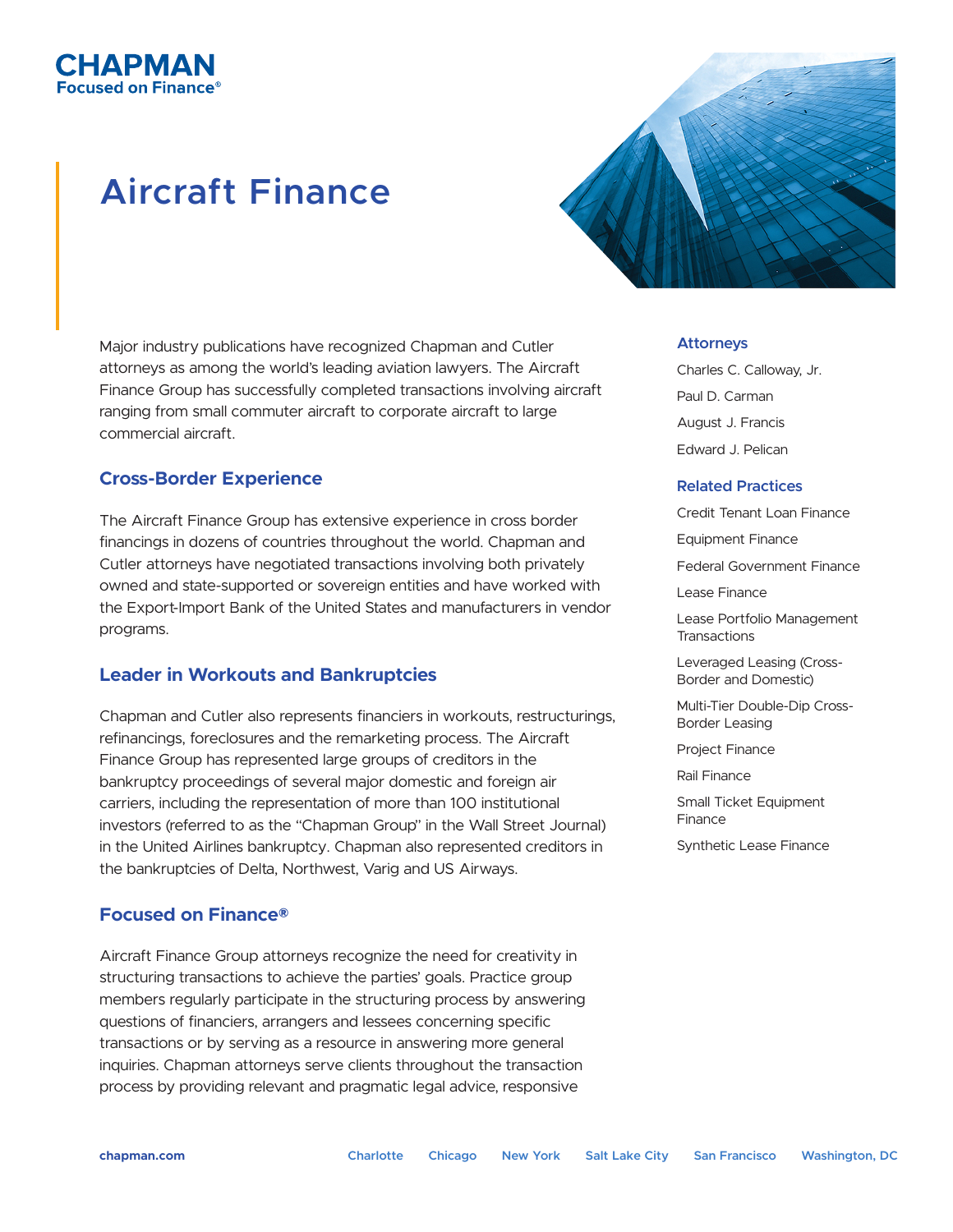

service, and clear and concise documentation.

#### Representative Transactions

A representative sampling of transactions in which the Aircraft Finance Group has been involved in includes:

- Representation of a major aircraft engine manufacturer and its special purpose subsidiary in a \$300,000,000 receivables facility
- \$1.2 billion aircraft lease portfolio securitization, involving the representation of a purchaser of a portion of the equity interest in the aircraft finance trust
- \$260 million leveraged lease financings of two Boeing 747 aircraft to a Far East airline
- \$5 billion U.S. Export-Import Bank-supported financings utilizing a wide variety of financing structures for over 40 Boeing aircraft to various Middle East and Asian airlines
- \$450 million warehouse facility involving representation of major operating lessor
- \$300 million outbound cross-border lease financing program of over 30 commercial aircraft involving various airlines and jurisdictions throughout the world
- Representation of aircraft finance creditors in airline bankruptcies over the past several decades, including the post-9/11 USAir I, USAir II, United, Northwest and Delta bankruptcy proceedings, in particular representation of a large group of creditors (referred to as the "Chapman Group" in the Wall Street Journal and other periodicals) controlling over 200 aircraft in United's fleet, with the ultimate restructuring of three EETC and numerous "private" transactions for roughly half of that starting number of aircraft.
- \$227 million receivables securitization in connection with the development of a business jet by a major Canadian aircraft manufacturer
- \$135 million enhanced equipment trust certificates, the proceeds of which were used by a major air carrier to purchase 10 new Boeing 717 aircraft
- \$60 million CP conduit synthetic lease financing of two corporate aircraft of a large fuel supply corporation
- \$56 million synthetic lease financing of corporate aircraft of one of the world's largest gaming and entertainment organizations
- \$32 million synthetic lease financing of a corporate aircraft using a lease/sublease structure through an industrial development agency
- \$25 million lease financing of a commercial aircraft to a South Korean airline
- \$130 million regional jet purchase arrangement for an eastern European flag carrier
- \$160 million like-kind exchange lease financing of one Boeing 747 freighter to a PRC airline
- \$160 million extraterritorial income exclusion lease financing of one Boeing 747 freighter to a PRC airline
- \$190 million cross-border operating lease of two Boeing 777 aircraft to a Brazilian airline